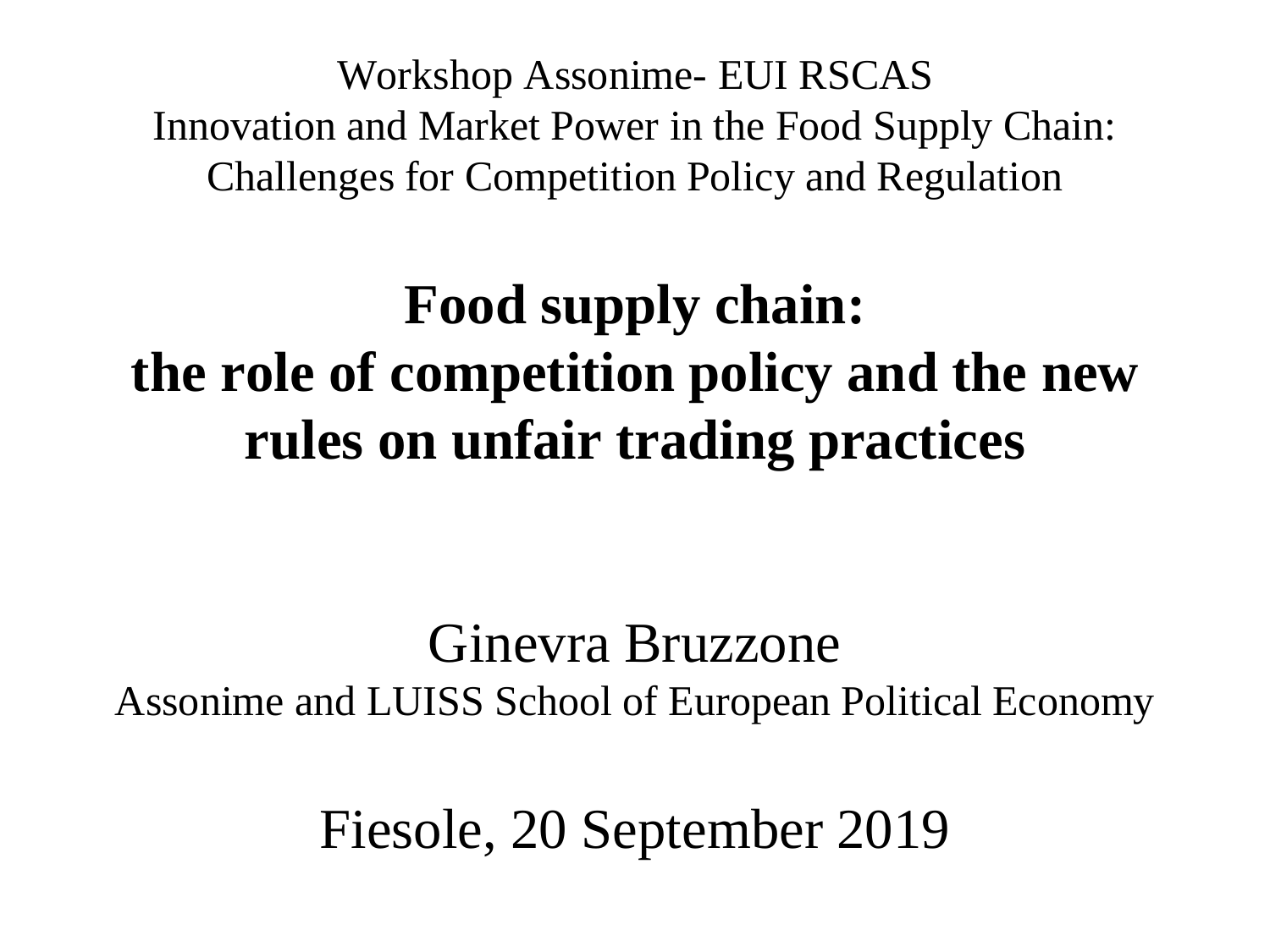## **Outline**

#### *Setting the scene*

- $\triangleright$  Ongoing developments in the food supply chain
- ➢ The EU institutional framework: interplay of the different policy tools
- ➢ Objectives of competition policy versus CAP objectives

#### *Three questions*

a. What can be achieved by means of the application of competition rules?

- b. Which boundaries for the regulation of fairness in B2B relationships?
- c. Which model for enforcement?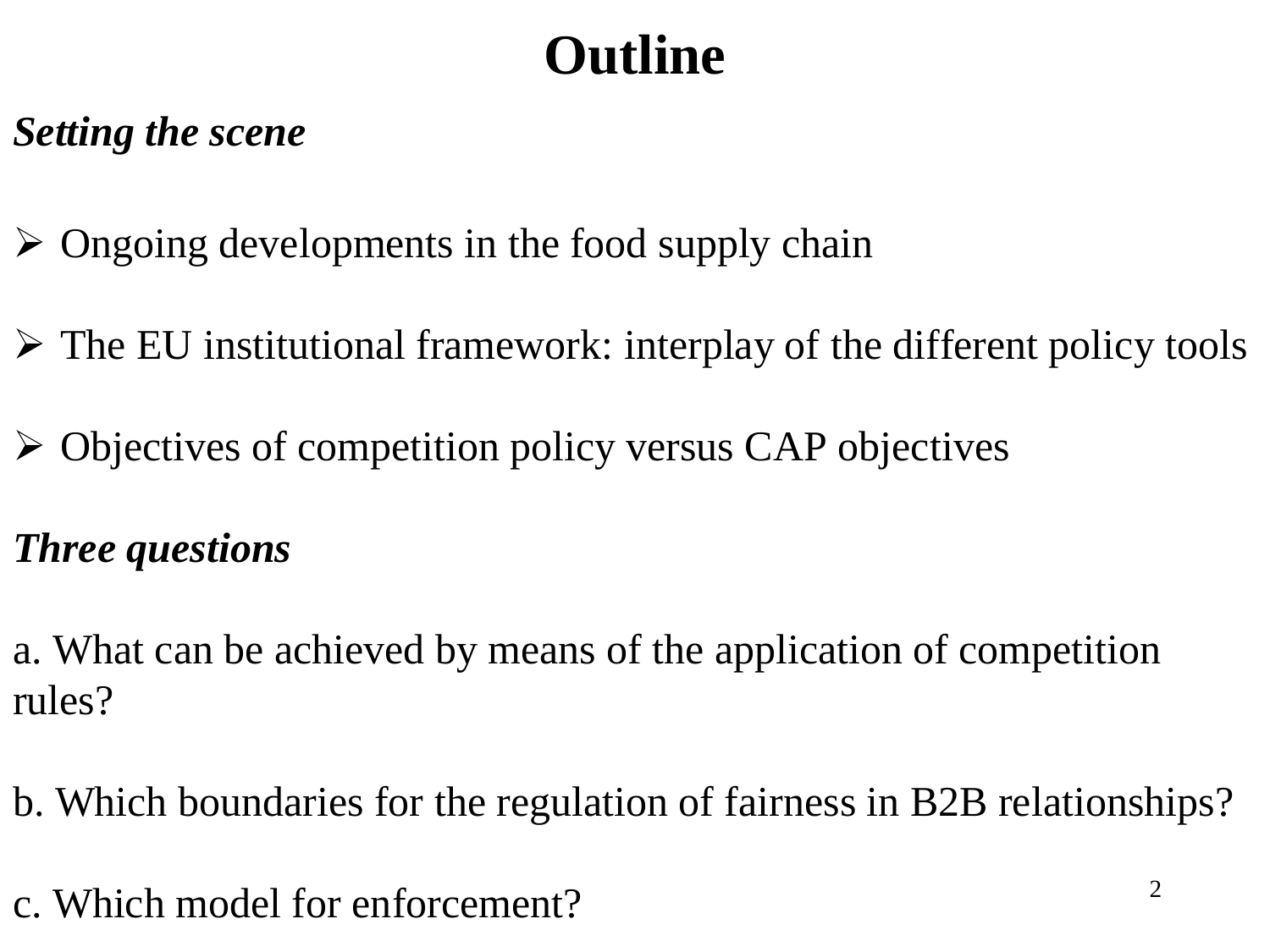## **Setting the scene**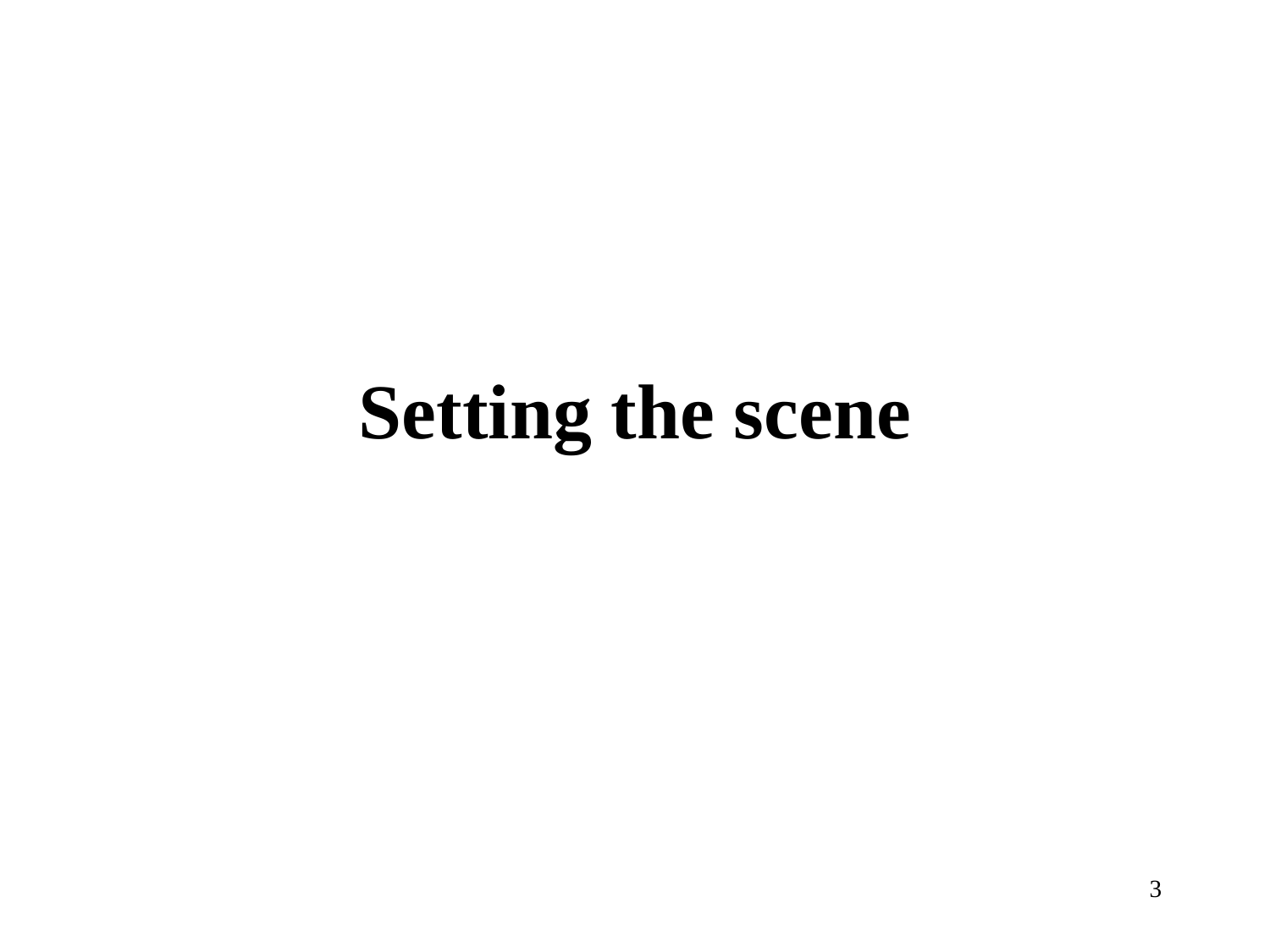### **Ongoing developments in the food supply chain**

- $\checkmark$  impact of the digital transformation on business models (production and commercialization)  $\Rightarrow$  efficiency, sustainability, scope of relevant markets etc.
- $\checkmark$  global v. national v. local dimension
- $\checkmark$  concentration/consolidation at the different levels of the value chain  $\Rightarrow$  issues of market power and bargaining power; use of horizontal cooperation agreements as a tool to increase bargaining power
- $\checkmark$  New players/ platforms
- $\checkmark$  Vertical integration/ private labels

*Markets along the supply chain are closely interrelated => public policy should consider the overall framework*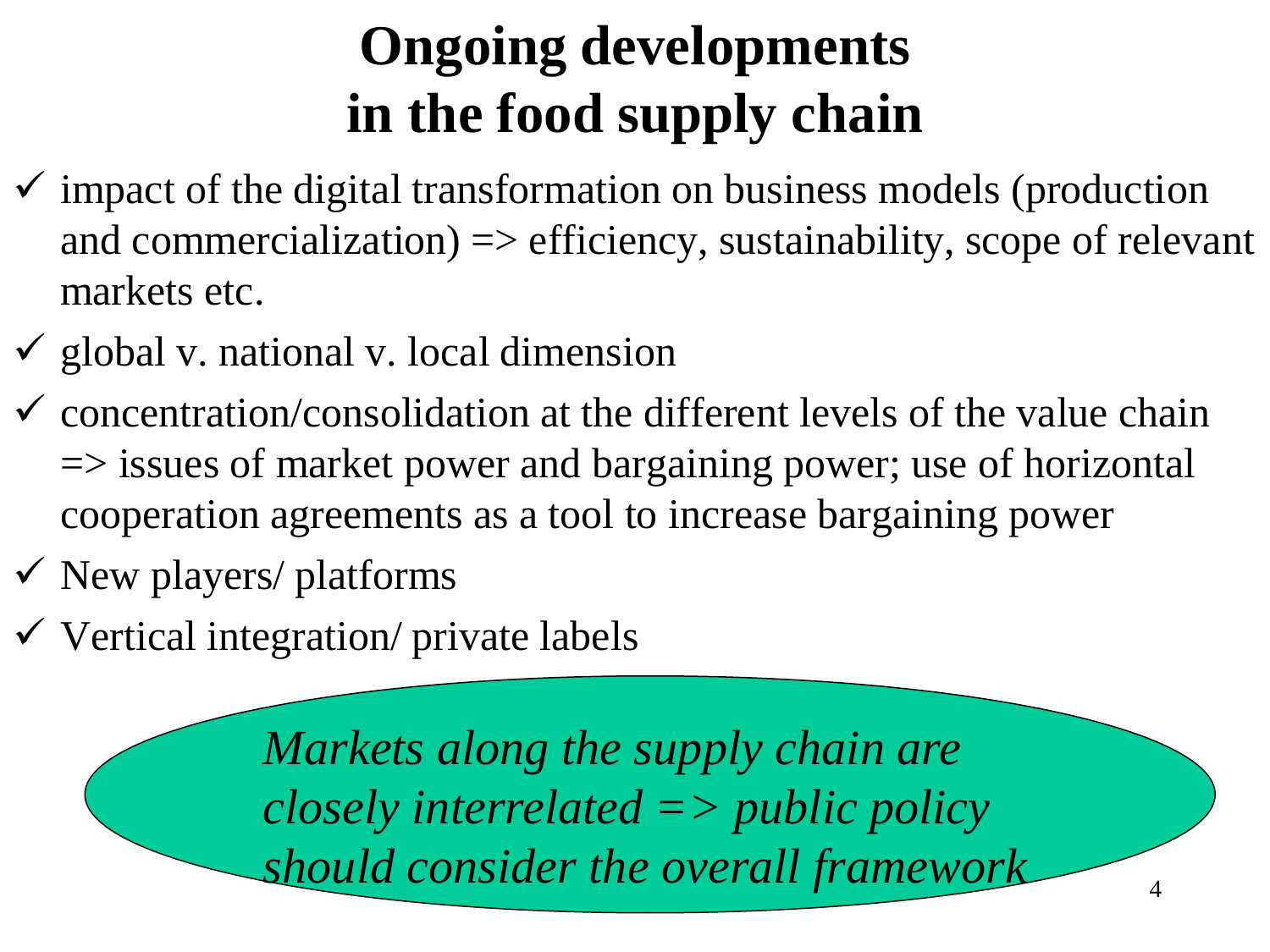#### **Several policy tools in the EU institutional framework**

Relevant policy areas include:

- $\triangleright$  Competition rules
- $\triangleright$  Common Agricultural Policy (CAP) including exception to the application of competition rules (art. 42 TFEU)
- ➢ Consumer protection (safety, unfair commercial practices, etc.) (some Member States extend to micro/small enterprises)
- ➢ Digital Single Market Strategy: connectivity; trust in online transactions; cross border e-commerce; level playing field for traditional and new market players; supporting innovation and the ability of SMEs to exploit the potential of the digital transformation; skills and requalification of workforce

➢ Trade policy <sup>5</sup>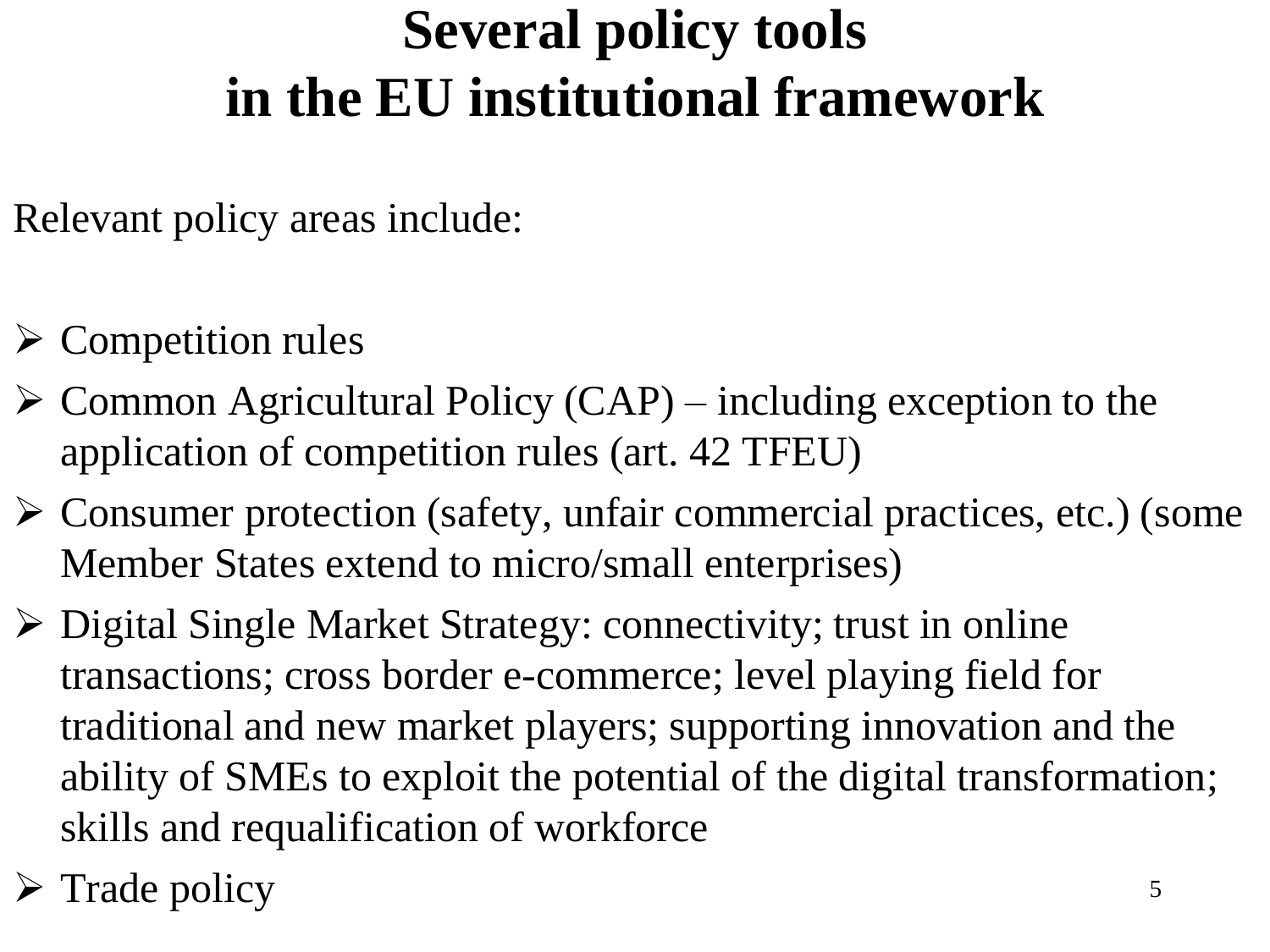#### **The interplay of the different tools**

- $\triangleright$  The choice of the proper mix of policies for the agricultural and food supply chain and the interplay of the different sets of rules are hotly debated issues. See for instance:
- amendments to the CMO Regulation 1308/2013 by the Omnibus Regulation 2017/2393 (added during the legislative process)
- different emphasis in Study requested by the Agri Committee of the EP on *New Competition Rules for the Agri-Food Chain in the CAP post 2020*, September 2018, versus Report by the European Commission on *The application of competition rules to the agricultural sector*, October 2018
- $\triangleright$  how should we combine the different policy measures in such a way as to minimize trade-offs and make the most of complementarities?

*Focus on the interplay of competition law and rules on unfair trading practices*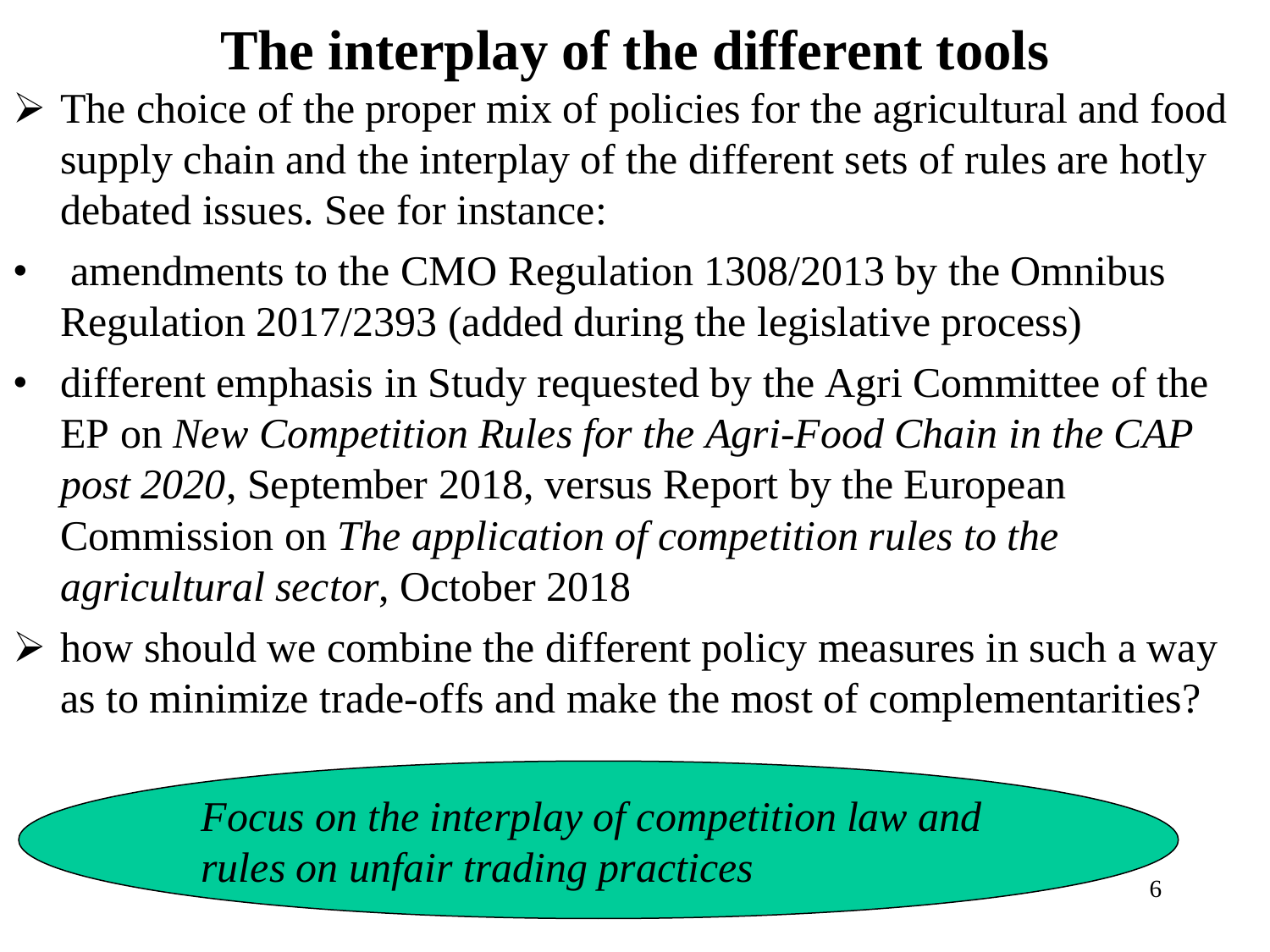#### **The objectives of competition policy versus CAP objectives**

**Goal of EU competition rules:** protection of the competitive process as a means to ensure efficiency and to protect consumers

=>*boundaries of legitimate conduct*: agreements, unilateral conduct by dominant undertakings and mergers are prohibited, on the basis of a theory of harm, when expected to have a negative impact on competitive variables (price, quantity, variety, quality, innovation)

=> *assessment*: depending on whether the restriction is intrinsically harmful, by object approach or case by case impact assessment

**CAP objectives** (art. 39 TFEU): increasing productivity; ensuring a fair standard of living for the agricultural community; stabilizing markets; assuring the availability of supplies; ensuring that supplies reach consumers at reasonable prices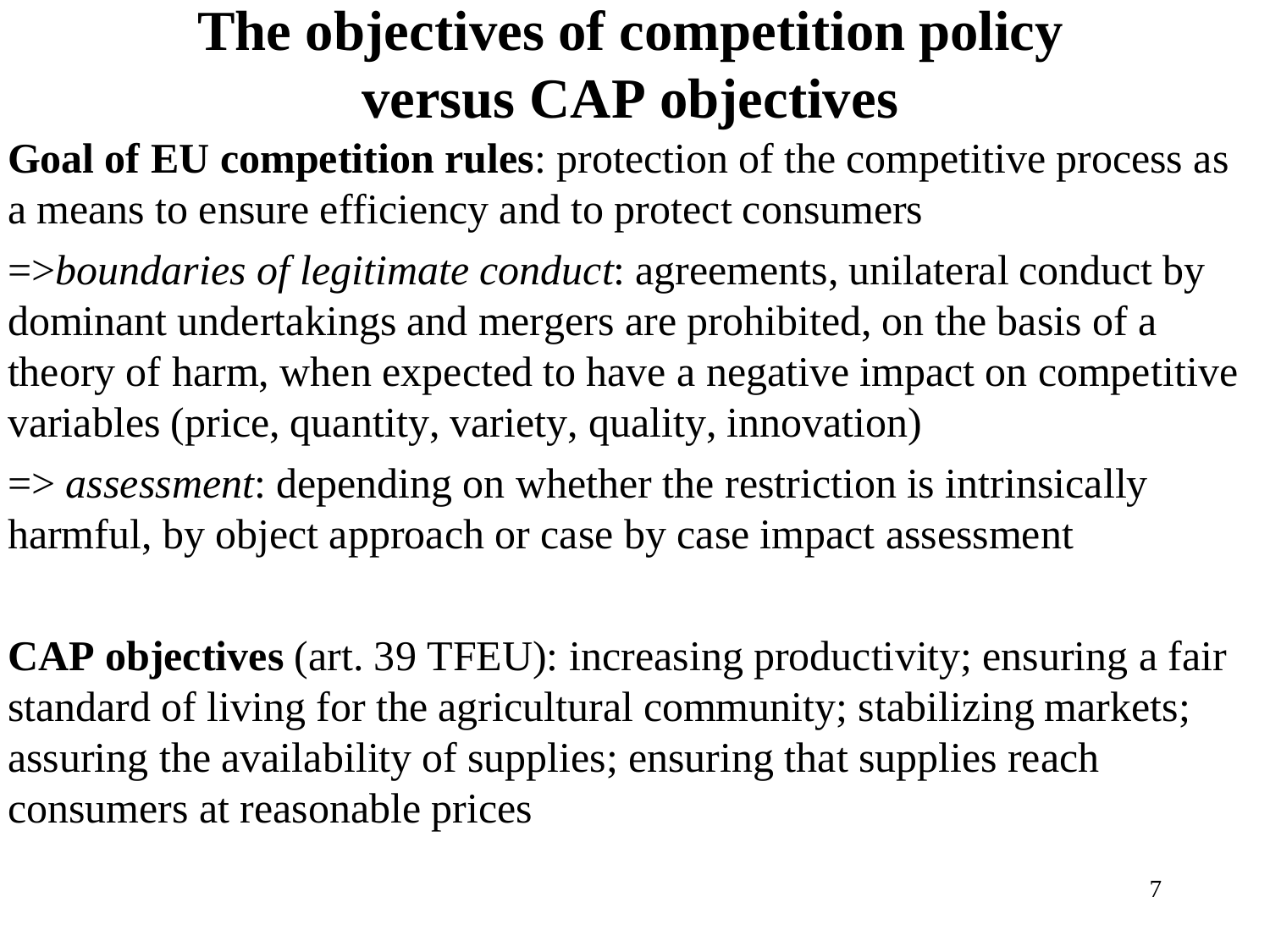#### **CAP objectives in the spotlight**

- $\triangleright$  the range of the CAP objectives is broader than protecting competition (in particular, explicit socio-economic goal of ensuring a fair standard of living for the agricultural community)
- $\triangleright$  at the same time, the maintenance of effective competition on the market is needed to pursue some of the Art. 39 objectives (reasonable prices for consumers, increase in productivity)
- $\triangleright$  in order to attain the objectives set out in Art. 39, the TFEU provides the establishment of a common organisation of agricultural markets – which shall be limited to pursuing such objectives (Art. 40)
- $\triangleright$  the objectives set out in Art. 39 must be taken into account also by EU legislative bodies when establishing the extent to which competition rules apply to production and trade in agricultural products (Art. 43)

Effective CAP measures have to take into account the impact on all the Art. 39 objectives; in this perspective, the ECJ argues that «the maintenance of effective competition on the market» is one of the objectives of the CAP (C-137/00, *Milk Marque*, §57 and 58) 8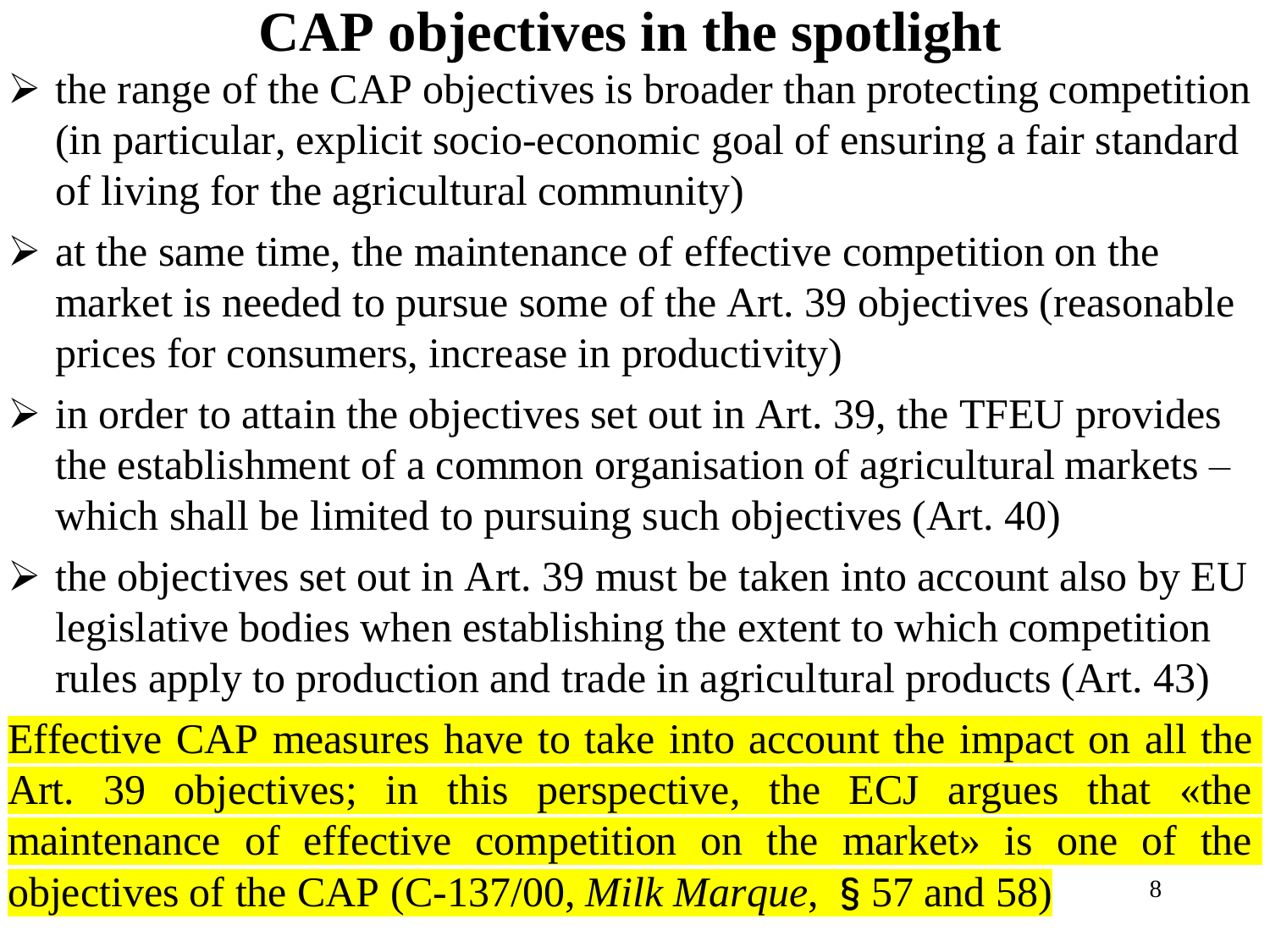## **Three questions**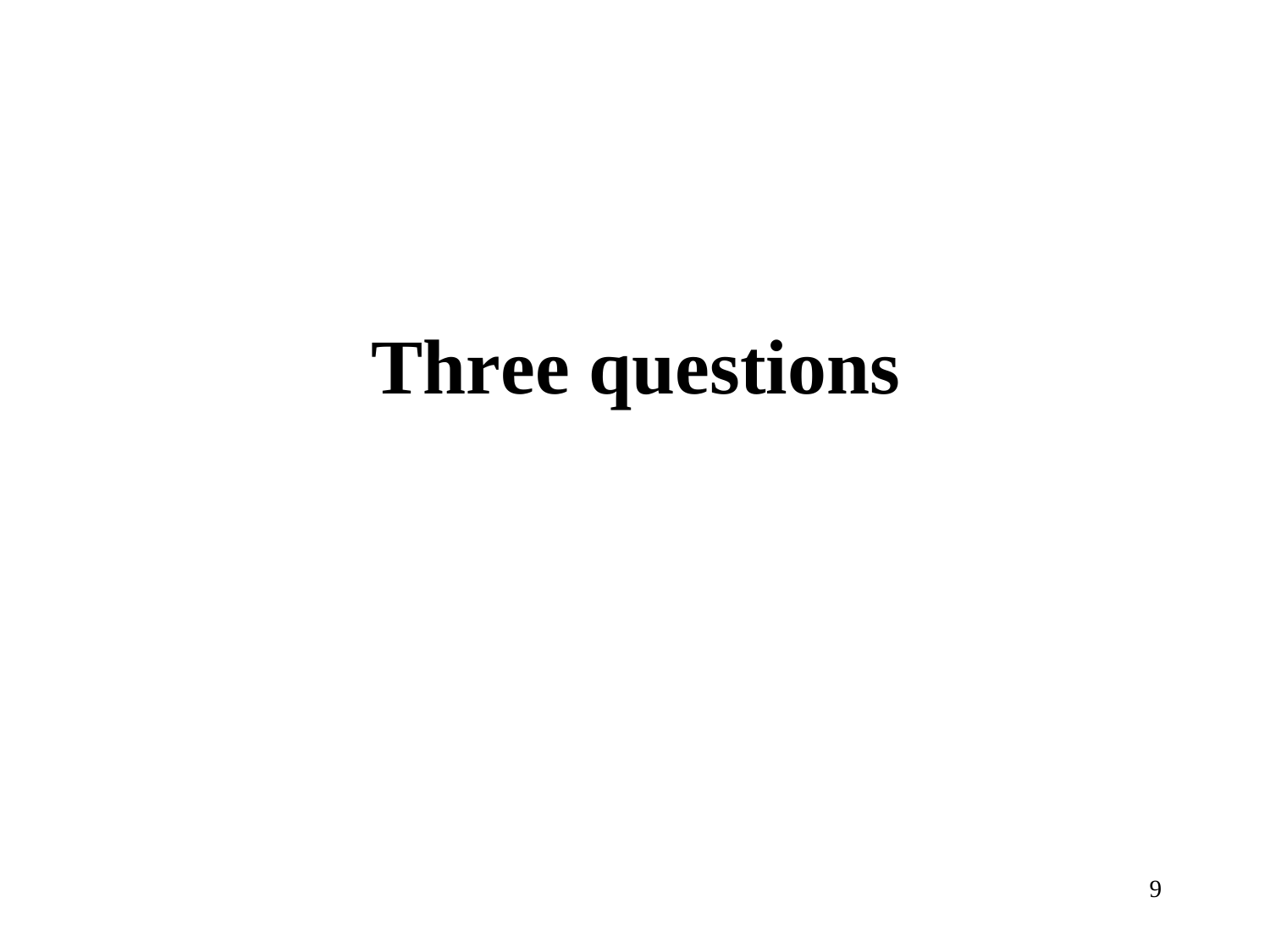# **a. What can be achieved by means of the application of competition rules?**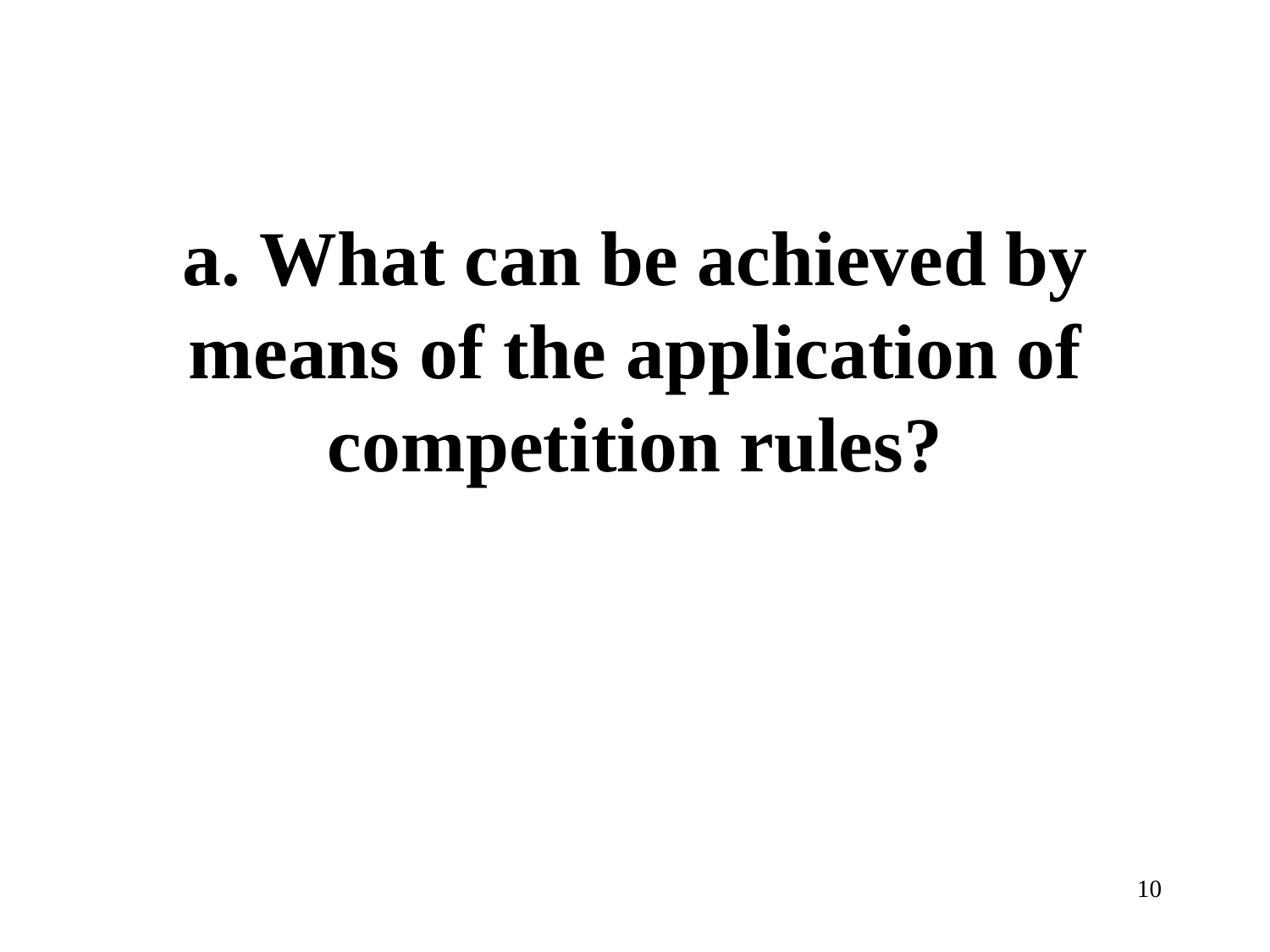#### **a.1 Merger control**

- ➢ Merger control constrains the increase in market power at the different levels of the supply chain, when it is achieved by means of M&A and it results in a significant impediment to effective competition (horizontal, vertical, conglomerate mergers)
- ➢ It does not focus on bargaining power, but indirectly affects its evolution, by controlling the concentration process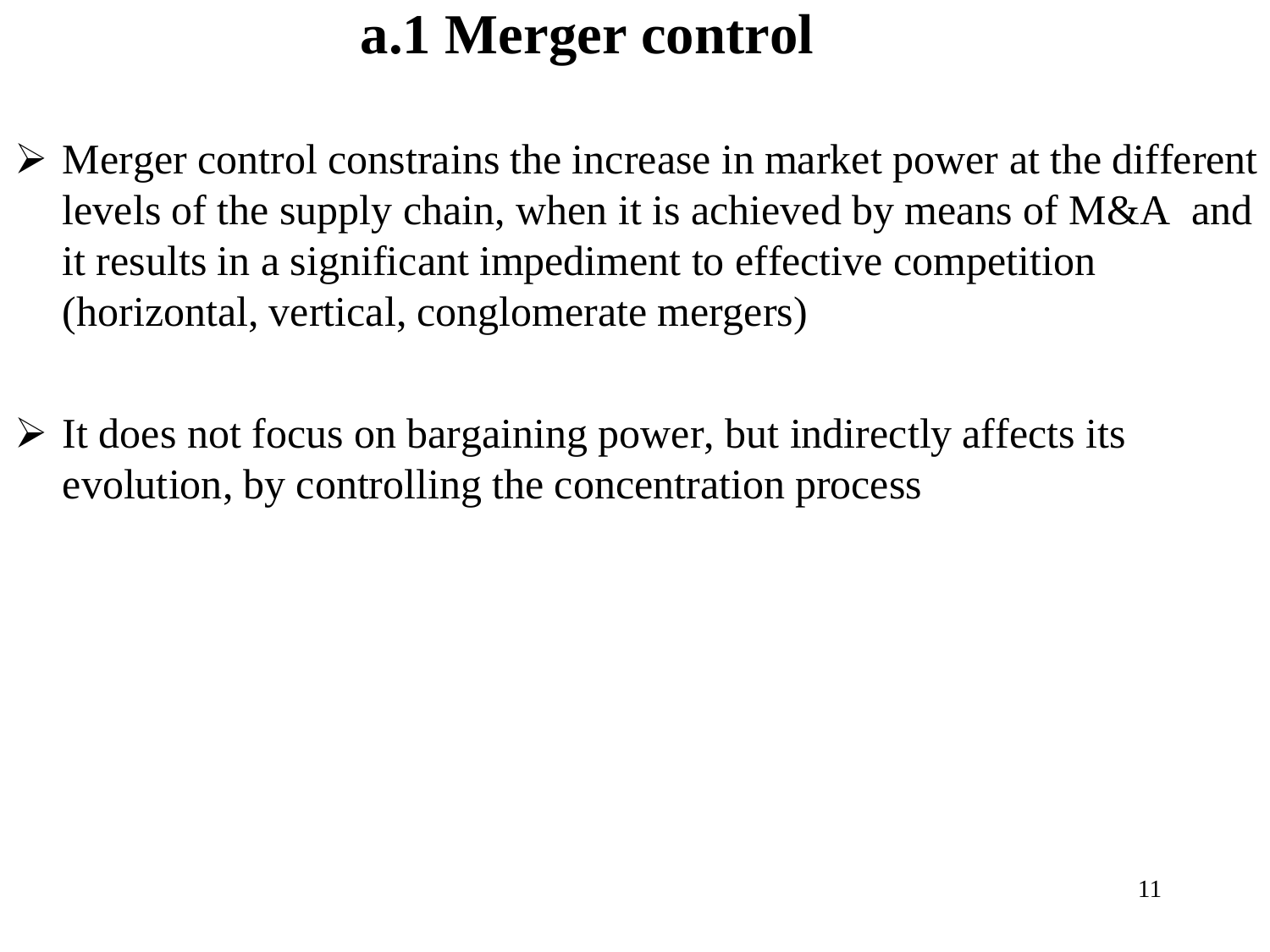#### **a.2 Horizontal agreements**

- ➢ Pursuant to Art. 101 TFEU, agreements between competitors are not prohibited as such, but only when they restrict competition and do not satisfy the Art. 101(3) requirements
- ➢ Competition policy therefore does not represent an obstacle to most horizontal cooperation agreeements, especially between small competitors (e.g. farmers, small retailers)
- $\triangleright$  See in particular: de minimis notice; safe harbour established by block exemption regulations on R&D agreements and on production and specialization agreements (1217/2010; 1218/2010); Commission Guidelines on Horizontal cooperation agreements explaining how Art. 101 is applied outside the safe harbour for some categories of cooperation agreements including exchange of information, R&D agreements, production agreements, purchasing agreements, commercialization agreements
- $\triangleright$  The horizontal package is being revised: what about broadening the scope of BERs, e.g. including purchasing agreements?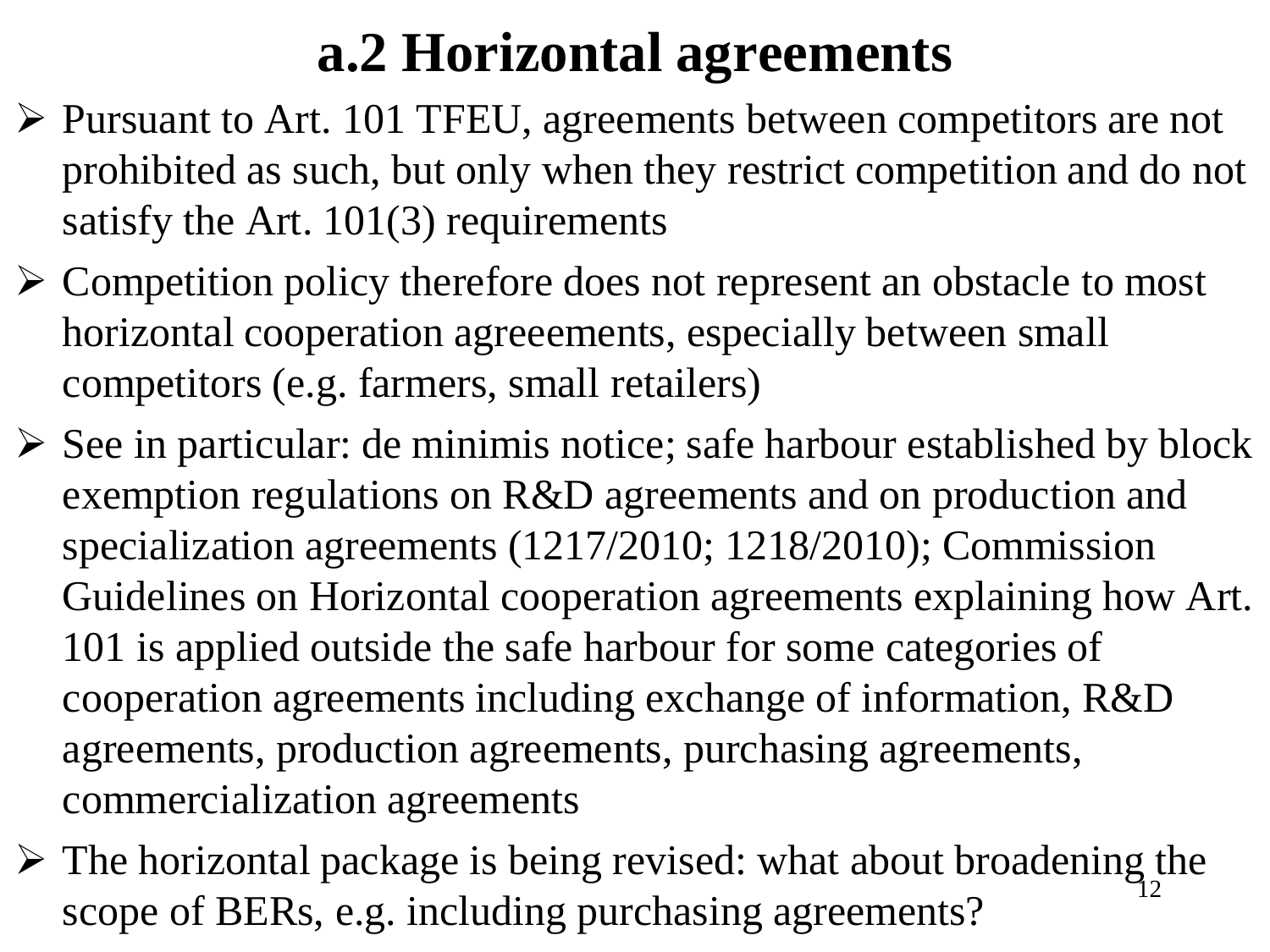#### **a.2 Potential trade off with CAP objectives**

- ➢ When horizontal agreements include restrictions by object/hardcore restrictions such as price fixing, output limitation and market partitioning, they are typically non compatible with Art. 101
- ➢ Moreover, the BERs and Guidelines on horizontal cooperation agreements refer to cumulative market share thresholds: no safe harbour for agreements involving all undertakings in a market

**Potential trade off:** if agreements which would be prohibited under standard application of Art. 101 are necessary for pursuing the CAP objectives, the establishment by EU legislators of a CAP exclusion to the application of competition rules (Art. 42 TFEU) may be justified

- ➢ However, the ECJ supports a narrow interpretation of exclusions/exemptions from the application of competition rules (inter alia, C-671/15, *Endives*)
- $\triangleright$  More generally, better regulation principles require that the boundaries of the exclusion meet the necessity and proportionality requirements  $\Rightarrow$  caveat for future amendments to the CAP framework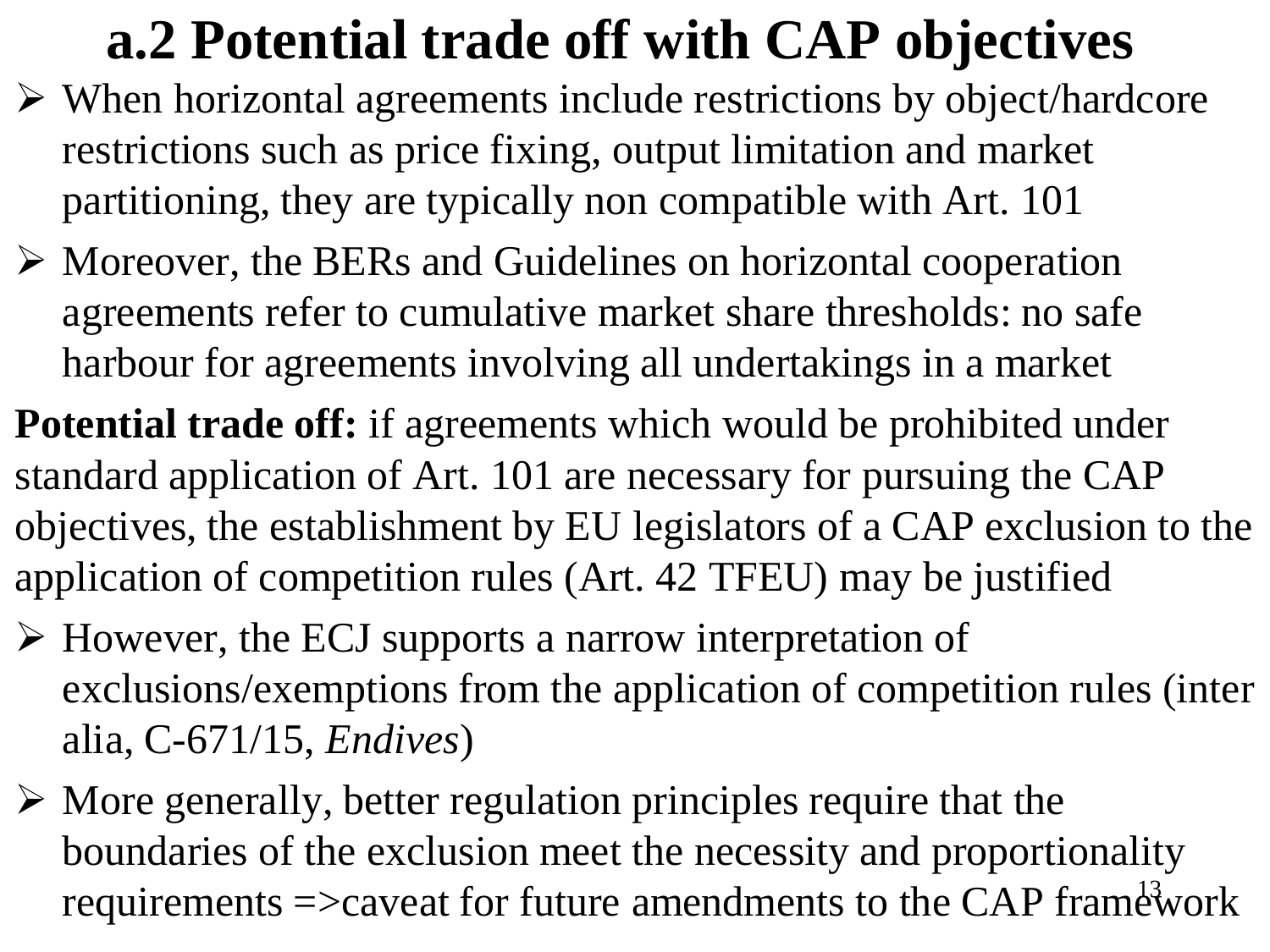#### **a.2 Cases**

Competition authorities intervene, for instance, against:

- ➢ price fixing agreements between different producer organisations, not covered by the CAP exception (*Endives*)
- ➢ collective agreements limiting imports from other Member States (flour mills in France and Germany)
- ➢ buying alliances involving a large share of retailers

#### See

- ❖ ECN Report on competition law enforcement in the food sector, 2012
- ❖ Commission Staff Working Document SWD(2018) 450 final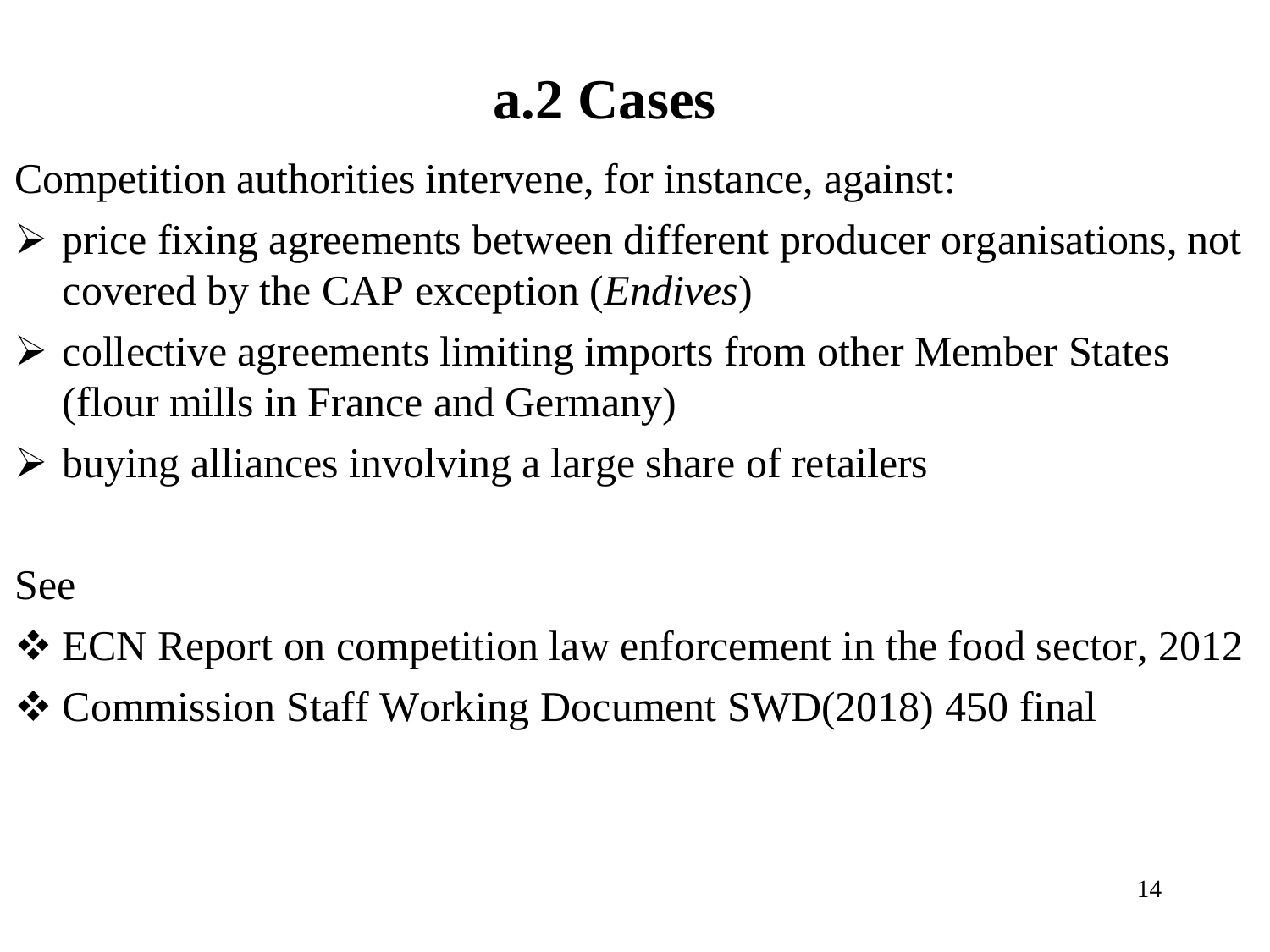#### **a.3 Vertical agreements**

- ➢ Vertical restrictions might be assessed also from a fairness point of view. However, the application of Art. 101 to agreements between undertakings operating at different levels of the value chain looks at their impact on competitive variables (price, quantity, quality, choice, innovation). The focus is not the bilateral relation, although in the past sectoral rules on motor vehicle distribution addressed also issues of bilateral power. With the modernization of EU competition rules ( (Reg.  $1/2003$ ), the application of Art.  $101(1)$  and  $101(3)$  becomes more 'legally-oriented', less discretion for the Commission in the application of Art. 101(3)
- $\triangleright$  Art. 101 does not impede impede vertical agreements unless they restrict competition
- ➢ Hardcore restrictions include resale price maintenance and (with some exceptions) territorial resale prohibitions
- $\triangleright$  De minimis, 2010 vertical block exemption regulation for distribution  $agreenents + vertical guidelines$  15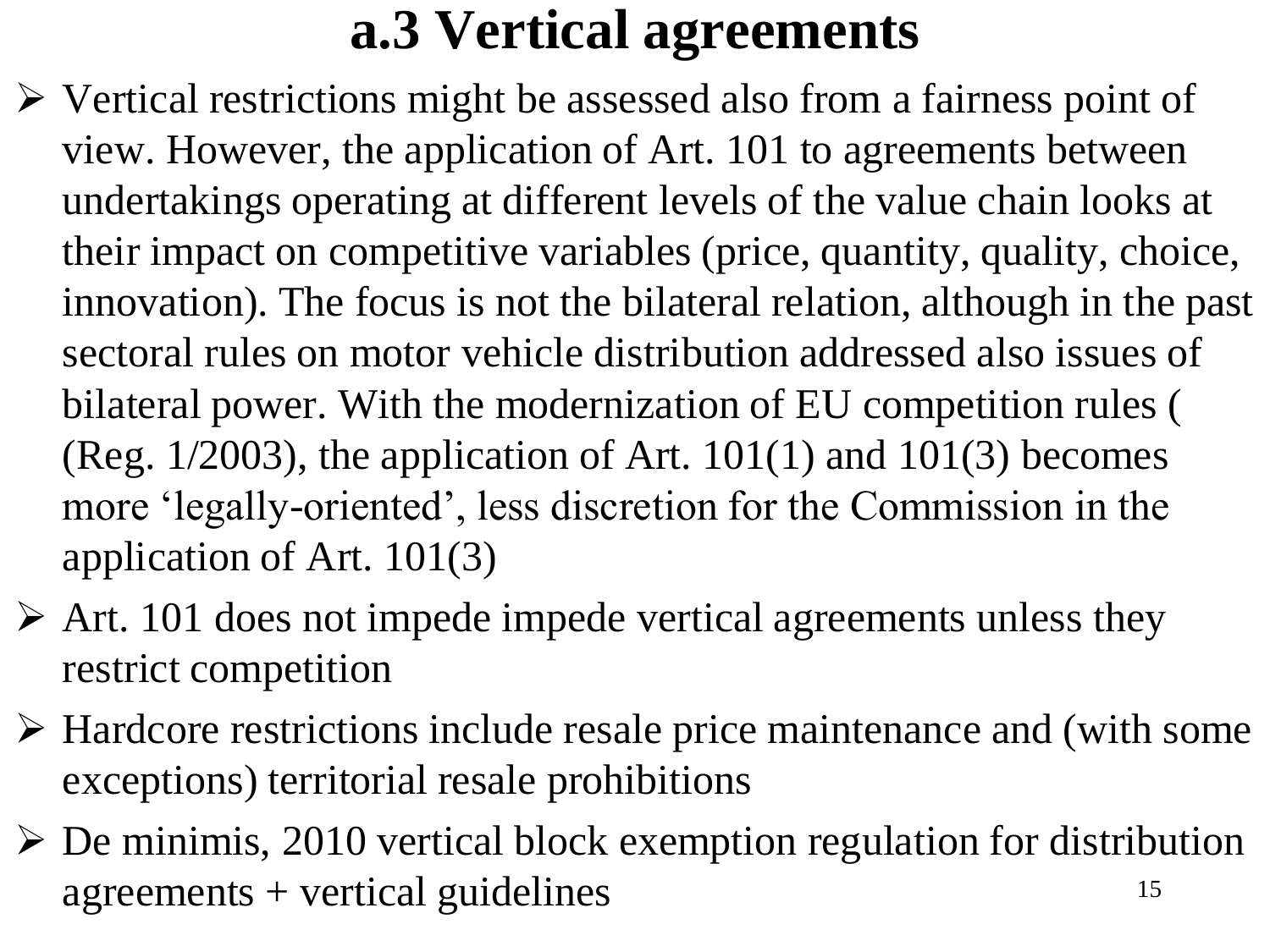## **E.g. upfront access payments**

An illustration of the competition law approach is provided by the section on upfront access payments to gain access to shelf space in agreements with large retailers (2010 Vertical Guidelines)

#### **What are the concerns for competition?**

- ➢ foreclosure of other distributors if the fixed fee leads to concentrate supplies in a limited number of distribution channels
- $\triangleright$  foreclosure of small suppliers

#### **Potential efficiencies?**

 $\triangleright$  risk sharing mechanism for the efficient use of shelves; decreasing the risk that suppliers launch suboptimal products at the expense of buyers

 $\Rightarrow$  The theory of harm and the economic understanding of the impact on the market are the starting point for the application of Art. 101, paras. 1 and 3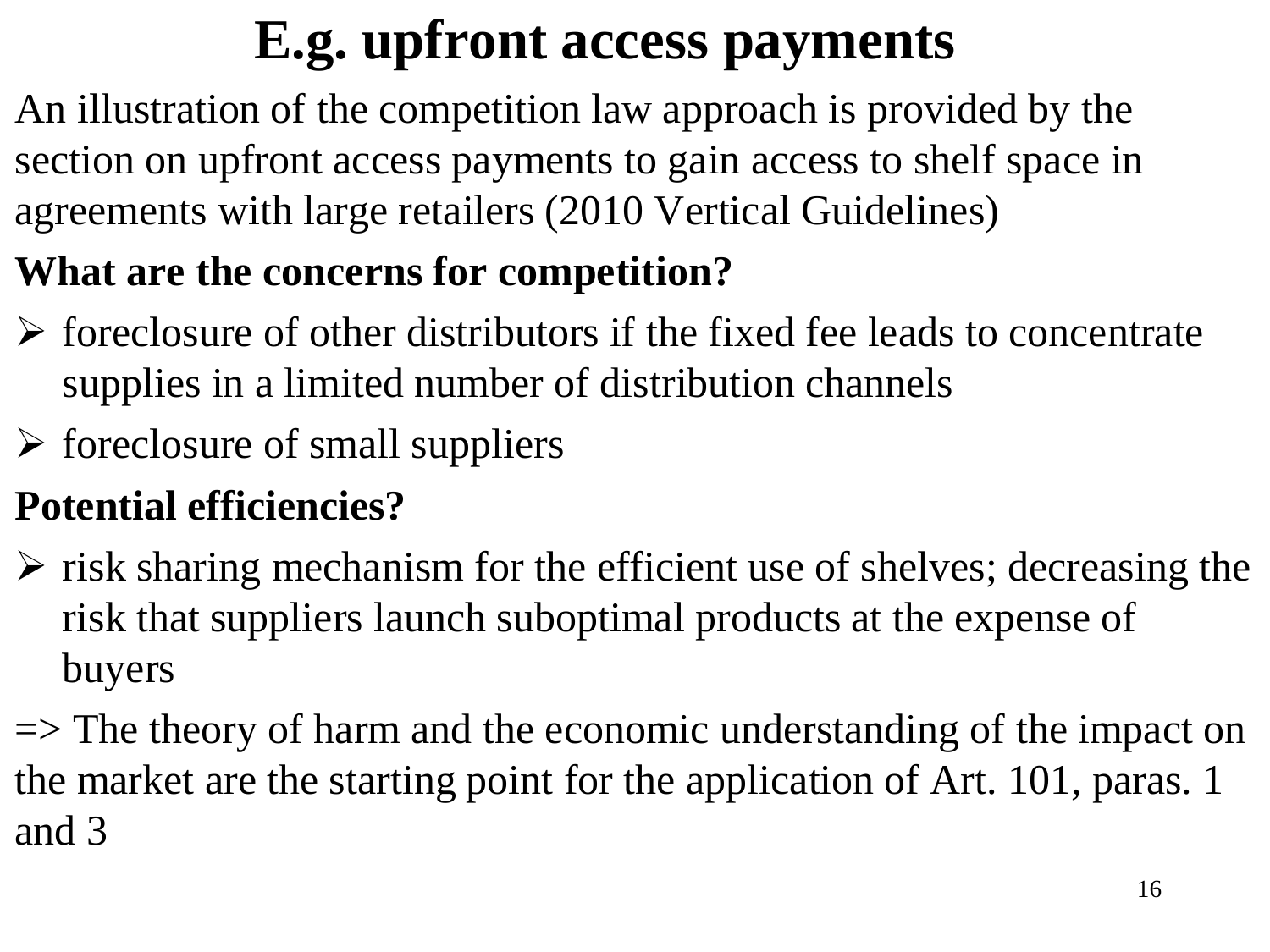#### **a.4 Abuse of dominance**

 $\triangleright$  Art. 102 can be used to avoid not only exclusionary abuses but also unfair exploitative conduct by dominant companies. May be useful to address issues of power in bilateral relations, but only when an undertaking is dominant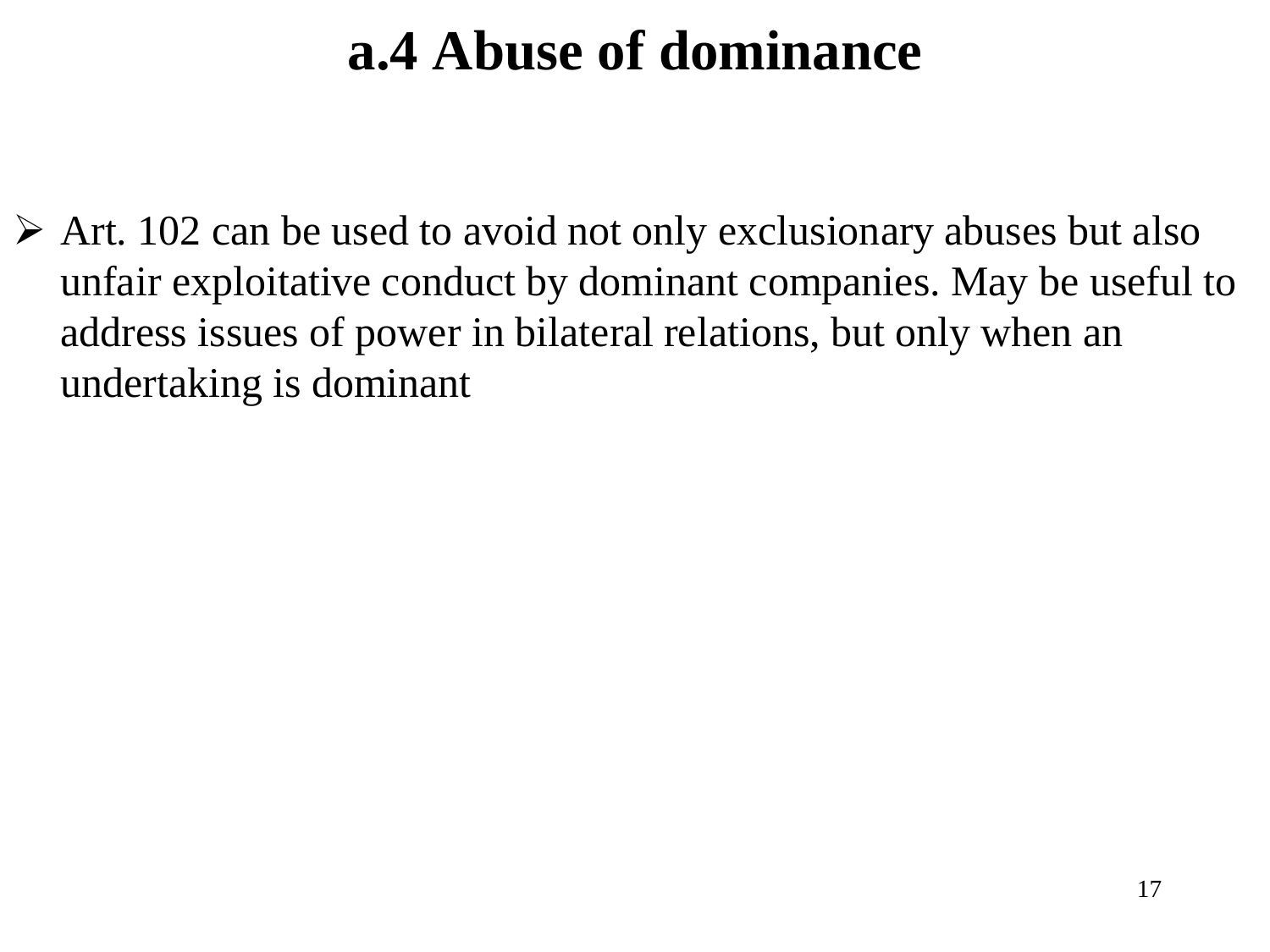## **Summing up**

In principle:

- $\triangleright$  scope for (narrowly circumscribed) CAP exclusion of the application of Art. 101
- ➢ 'gap' with reference to unfair unilateral practices by non dominant companies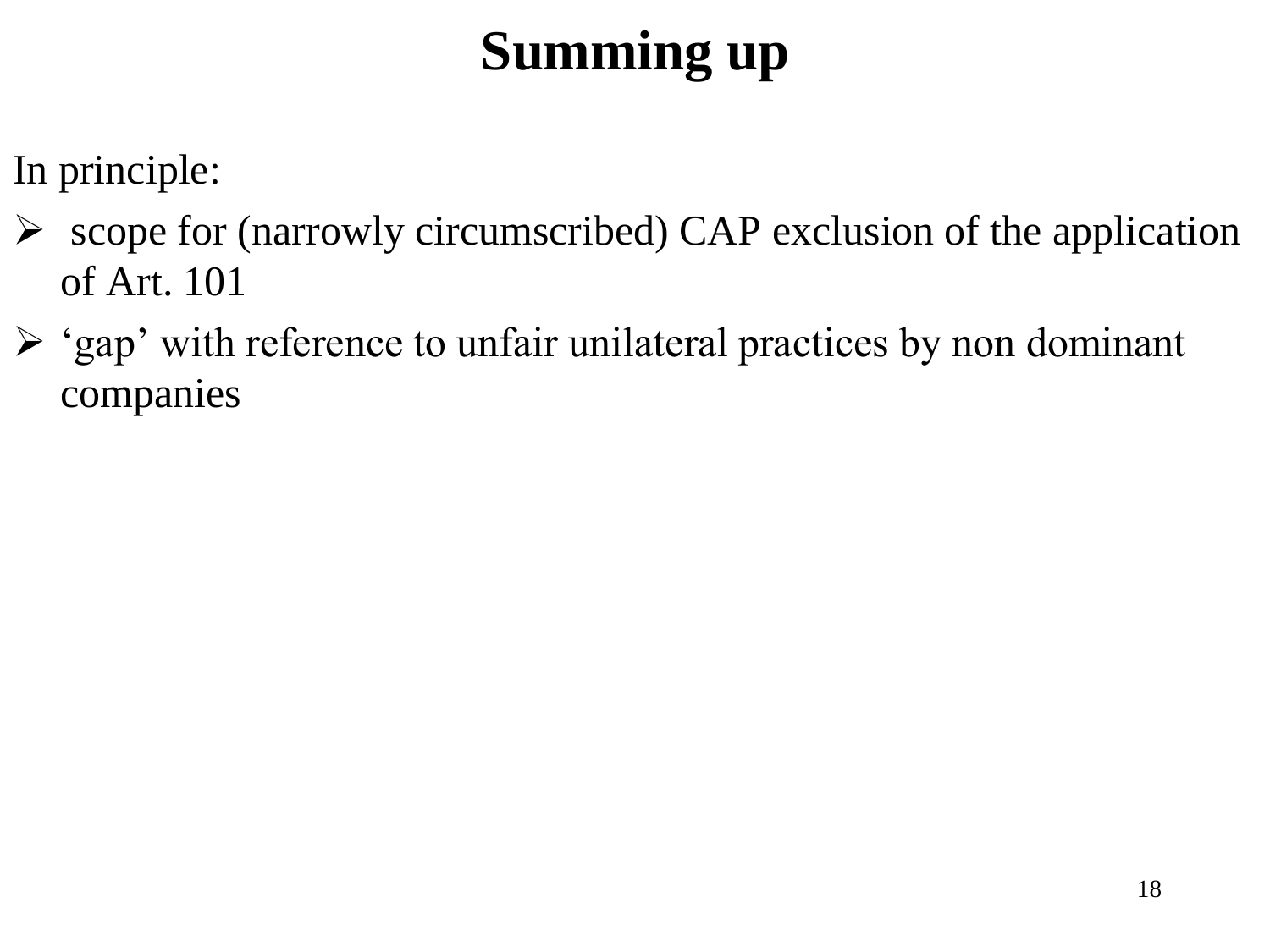# **b. Which boundaries for the regulation of fairness in B2B relationships?**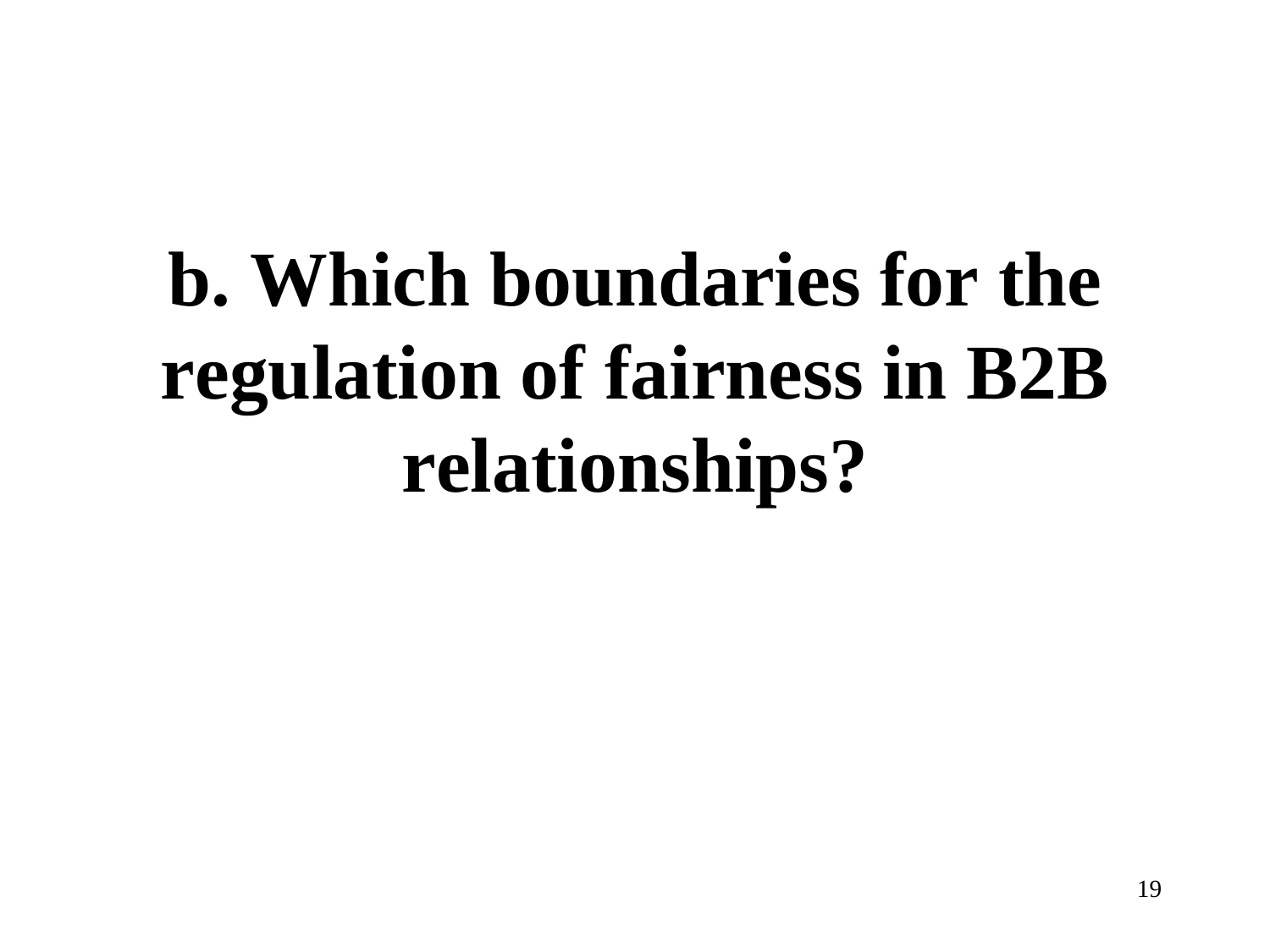## **Prior to the adoption of Directive 2019/633**

- ➢ *recognition of widespread imbalances* in bargaining power in the food supply chain, which may lead to unfair trading practices. Smaller operators in the food supply chain, including farmers, may be especially vulnerable, although some market initiatives (agreements, consolidation etc.) may be taken to change the balance of barganing power
- ➢ *voluntary initiatives*, supported by the Commission, have been undertaken (principles of good practice, Supply Chain Initiative since 2013) but some players do not adhere and need for strengthened enforcement
- ➢ *specific national rules* that protect suppliers against UTP in the food supply chain adopted in most Member States, either within competition law or outside it, but significantly divergent
- ➢ See Impact Assessment on the proposal for the UTP Directive, SWD(2018) 92 def. (e.g. abuse of economic dependence, prohibitions of below cost pricing etc.)  $20$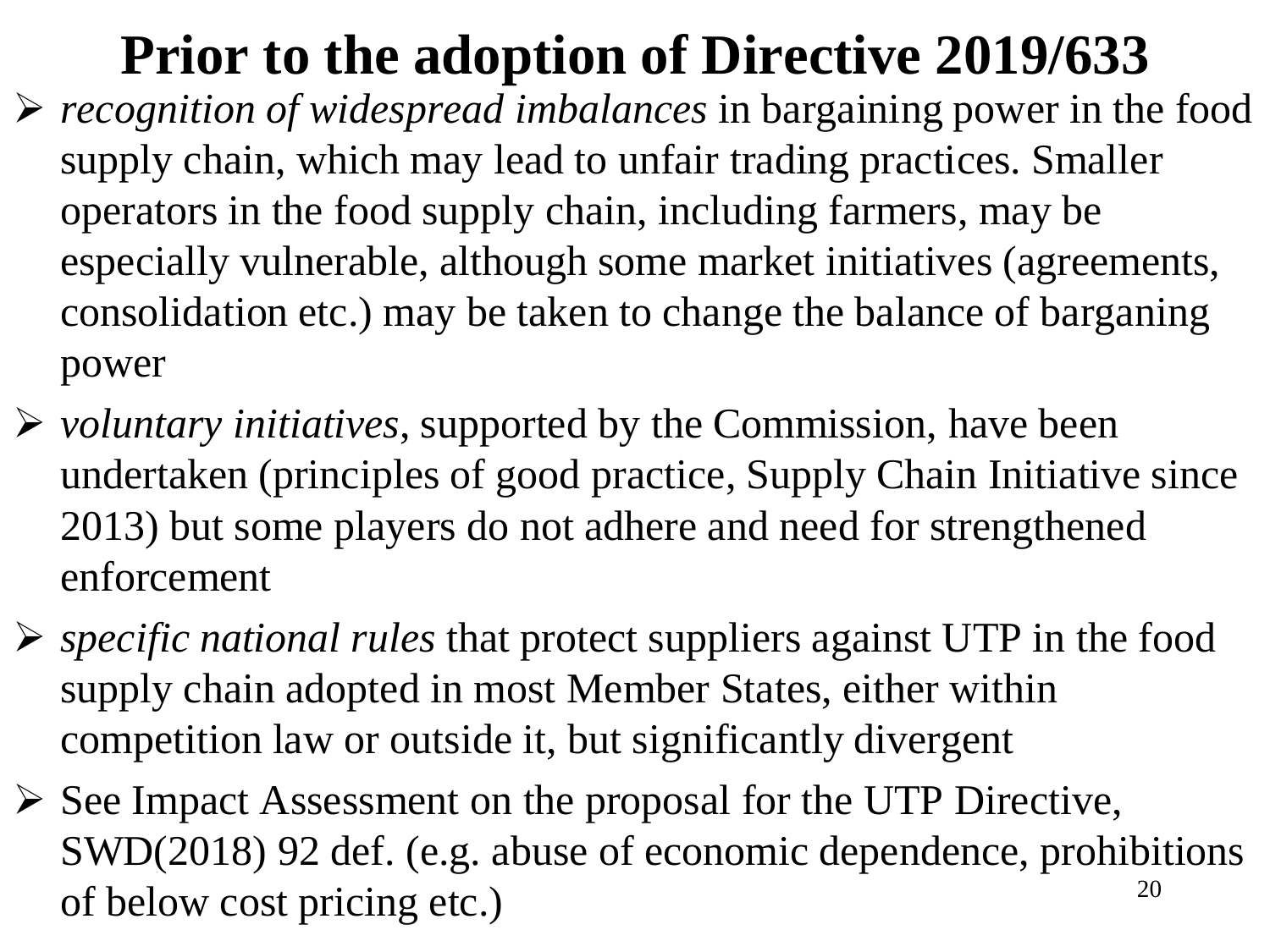#### **The path towards the UTP Directive**

- ➢ proposal for a Directive ensuring a minimum Union standard of protection against practices that grossly deviate from good commercial conduct, are contrary to good faith and fair dealing and are unilaterally imposed (minimum harmonization)
- ➢ scope: sales of agricultural and food products, including processed products;
- $\triangleright$  turnover thresholds for suppliers v. buyers used to presume the existence of buyer bargaining power (no case by case assessment)
- $\triangleright$  the legal basis is Art. 43 TFEU; studies are undertaken to assess the impact of alleged  $UTP \Rightarrow$  pursuing the objectives of Art. 39 requires considering possible efficiency justifications of individual practices and avoiding rules which result in undesirable economic impact on the sector, in terms of productivity, competitiveness, innovation, quality and reasonable prices for consumers
- e.g. JRC Technical Report on *Unfair Trading Practices in the Food Supply Chain, 2017*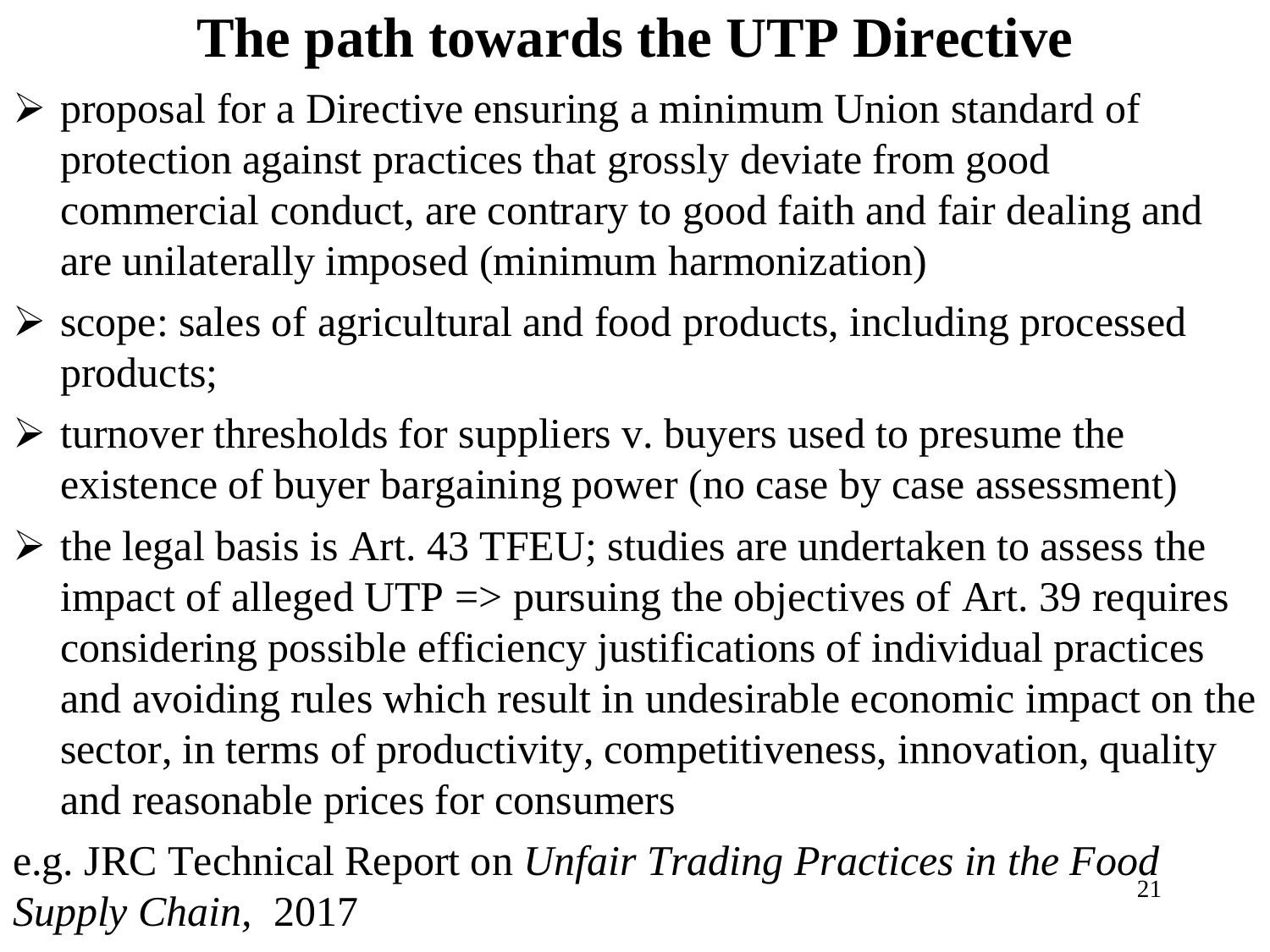## **The boundaries of the prohibition: black list**

- ➢ A broadly worded prohibition of unfair B2B trading practices is discarded since it would entail high legal uncertainty => focus on specific practices, whose negative impact is rather uncontroversial
- $\triangleright$  Different formulation of the prohibition rule for different practices

Art. 3(1) – **Blacklist**: buyer practices always prohibited or *prohibited when specific conditions are met* (the exact formulation of the prohibition matters):

- a. late payments for perishable products;
- b. last minute order cancellations;
- c. unilateral or retroactive changes of contracts;
- d. payments not related to the sale of the product;
- e. forcing the supplier to pay for wasted product;
- f. refusal to confirm in writing the terms of the agreement;
- g. unlawful acquisition, use or disclosure of trade secrets;
- h. retaliation for the exercise of supplier's rights;
- i. compensation of the cost of examining customer complaints 22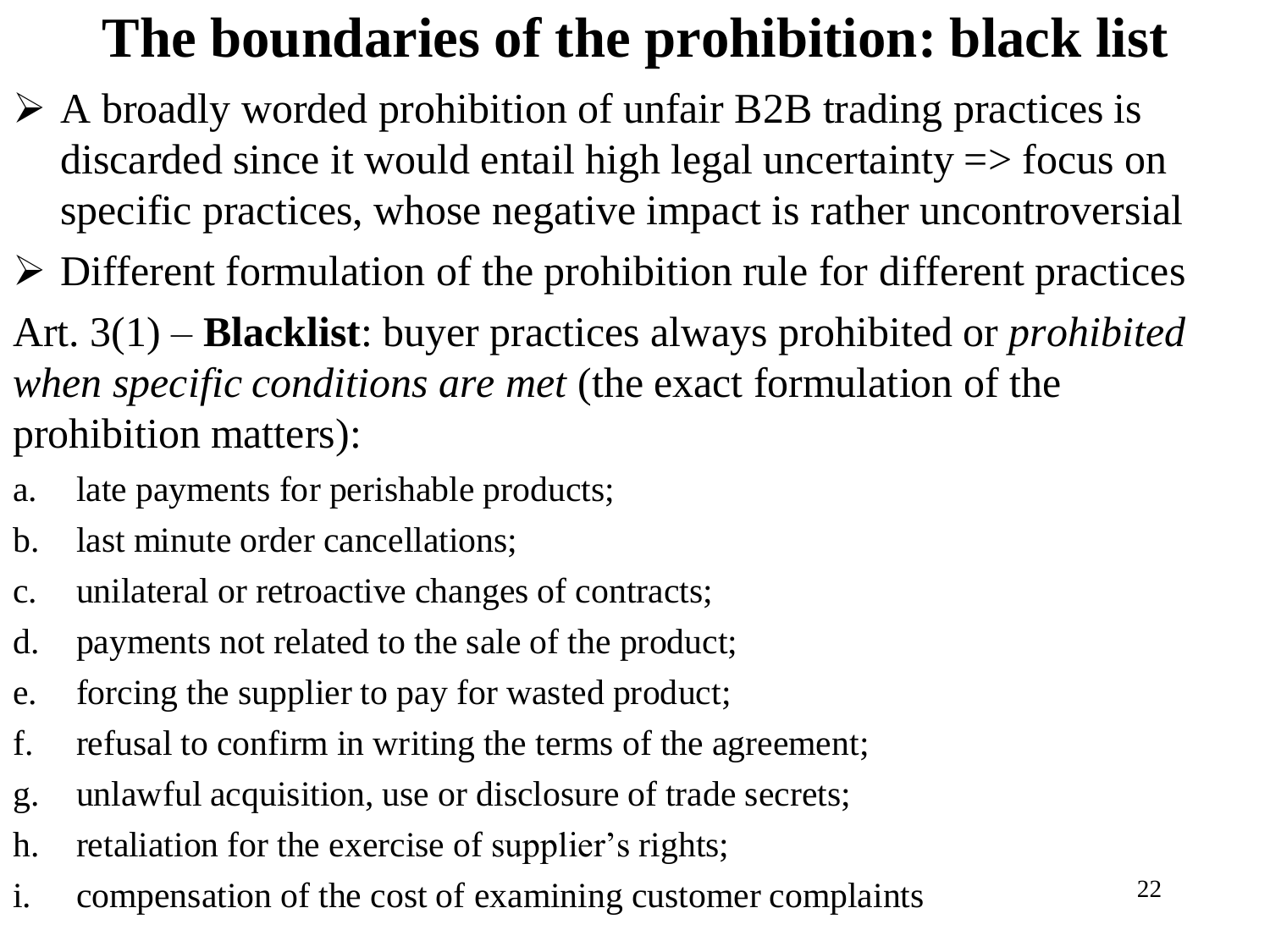## **The boundaries of the prohibition: grey list**

- ➢ **Art. 3(2) Greylist:** practices prohibited unless previously agreed in clear and unambiguous terms in the supply agreement or in a subsequent agreement between the supplier and the buyer:
- a. the buyer returns unsold products to the supplier without paying
- a. the supplier is charged payment for stocking, displaying or listing the products or making them available on the market
- c. the supplier is required to bear the cost of discounts on products sold by the buyer as part of a promotion
- d. and e. the supplier is required to pay for the advertising or marketing of the products by the buyer
- f. the buyer charges the supplier for staff for fitting out premises used for the sale of the product
- All these practices may have efficiency justifications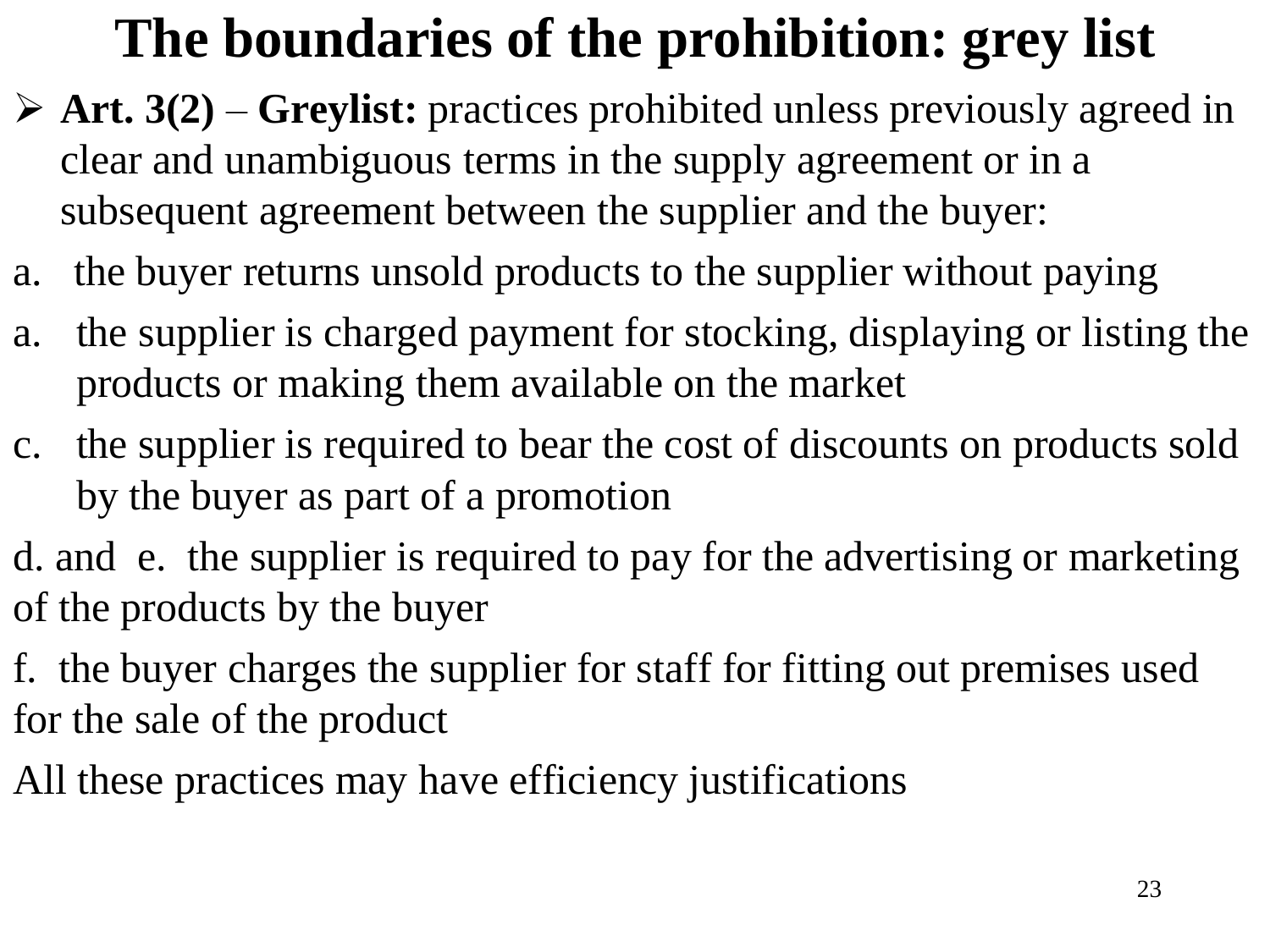### **Comparison with the P2B Regulation**

- ➢ In a different policy area, i.e. Digital Single Market Strategy, the P2B Regulation ((EU) Regulation 2019/1150) sets common rules aimed at promoting fairness and transparency in platform to business relationships (business users of online intermediation services and corporate website users of online search engines)
- ➢ Once again, in order to ensure that the EU rules are necessary and proportionate according to better regulation principles, not broadly worded rule, but specific obligations (transparency etc.)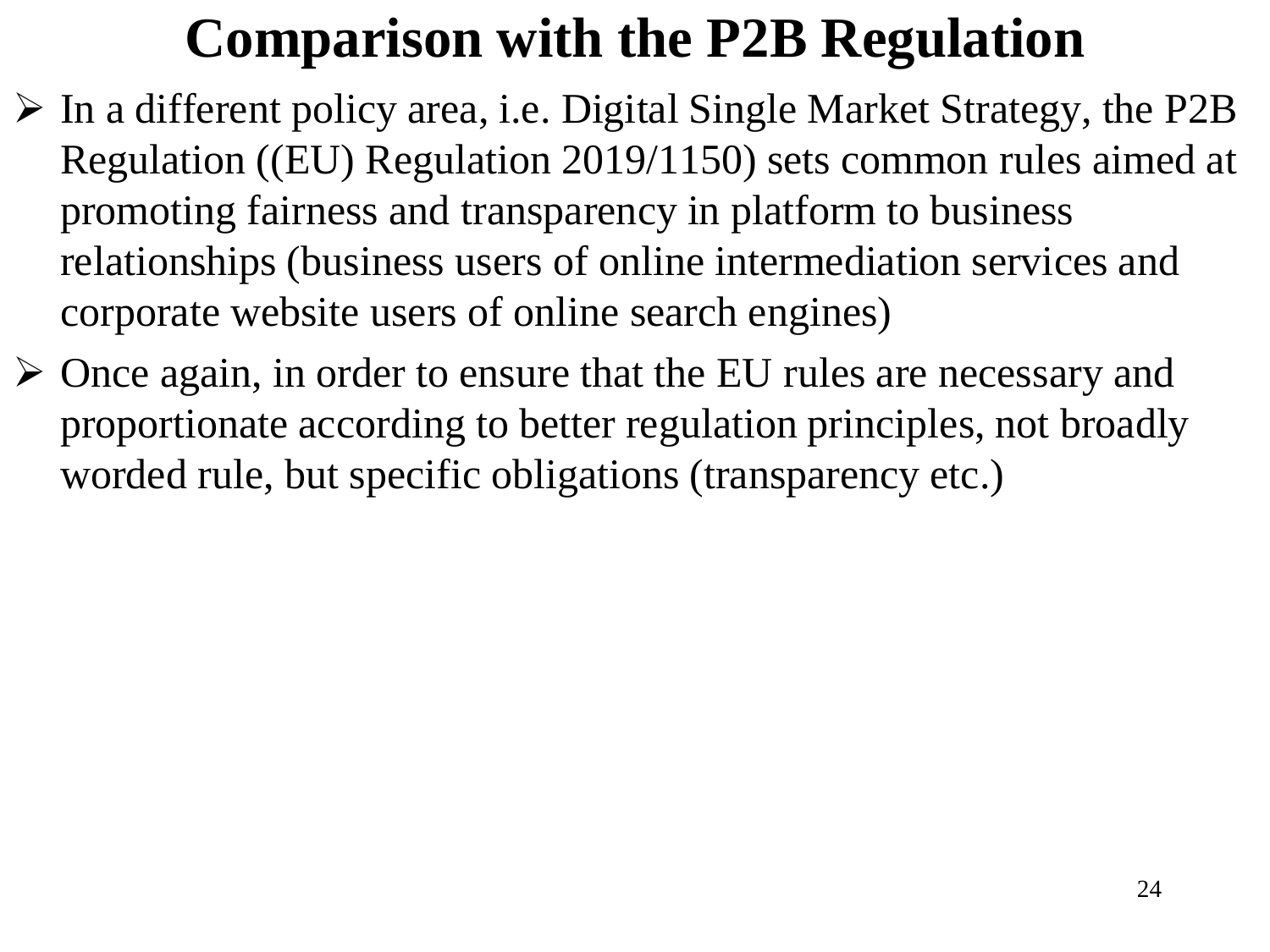#### **Related issues**

- ➢ The UTP Directive does not deal with fair pricing issues; sectoral rules, at the EU or national level, aimed at regulating pricing in bilateral relationships, such as prohibition to apply prices below average costs, may have unintended effects, especially if formulated as rigid general rules  $\Rightarrow$  need for further thinking?
- $\triangleright$  The implementation of the UTP Directive provides the opportunity to revise, from a better regulation perspective, all national rules on unfair trading practices in the food supply chain which go beyond the minimum standard set by the UTP Directive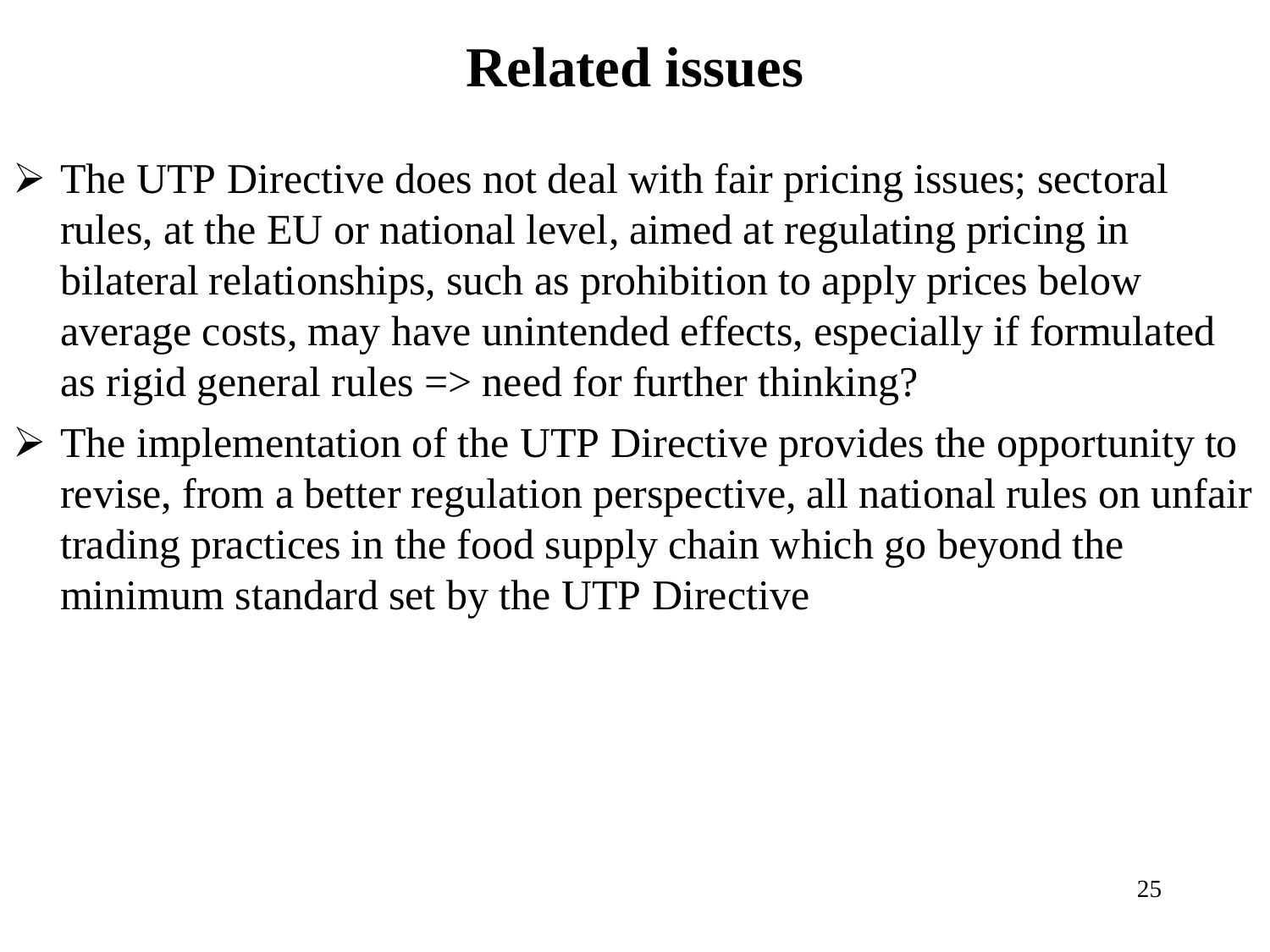# **c. Which model for enforcement?**